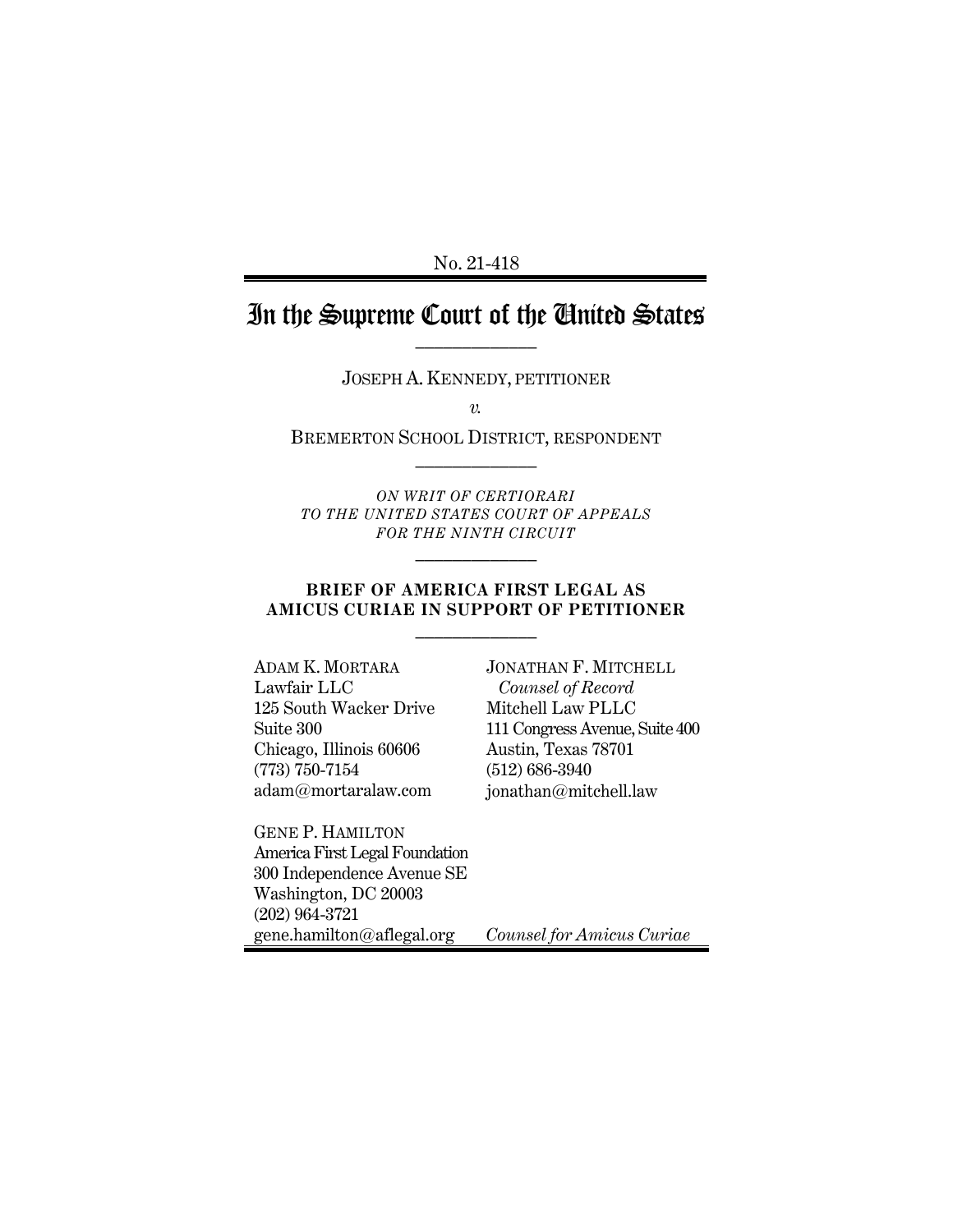#### **QUESTION PRESENTED**

The Establishment Clause rulings of this Court led the Bremerton School District to conclude that it would violate the Constitution and face lawsuits unless it prohibited Coach Joseph Kennedy from praying quietly at midfield after football games. When Coach Kennedy refused to comply with the school district's edicts and continued praying after games, he lost his job. The Ninth Circuit held that the Establishment Clause (as interpreted by this Court) compelled the school district to stop Kennedy from praying on the field after games, and it rejected Kennedy's Speech Clause and Free Exercise claims by claiming that the school district's actions were necessary to prevent an Establishment Clause violation.

The questions presented are:

1. Should this Court overrule the test from *Lemon v. Kurtzman*, 403 U.S. 602 (1971), and other its other Establishment Clause rulings that enabled the Ninth Circuit to find that a coach's decision to pray quietly at midfield after a football game is somehow an "establishment" of religion?

2. Did the school district violate the Free Exercise Clause by demanding that Kennedy cease his post-game prayers when it did not do so pursuant to a neutral, generally applicable rule?

3. Did the school district violate the Speech Clause by demanding that Kennedy halt his post-game prayers?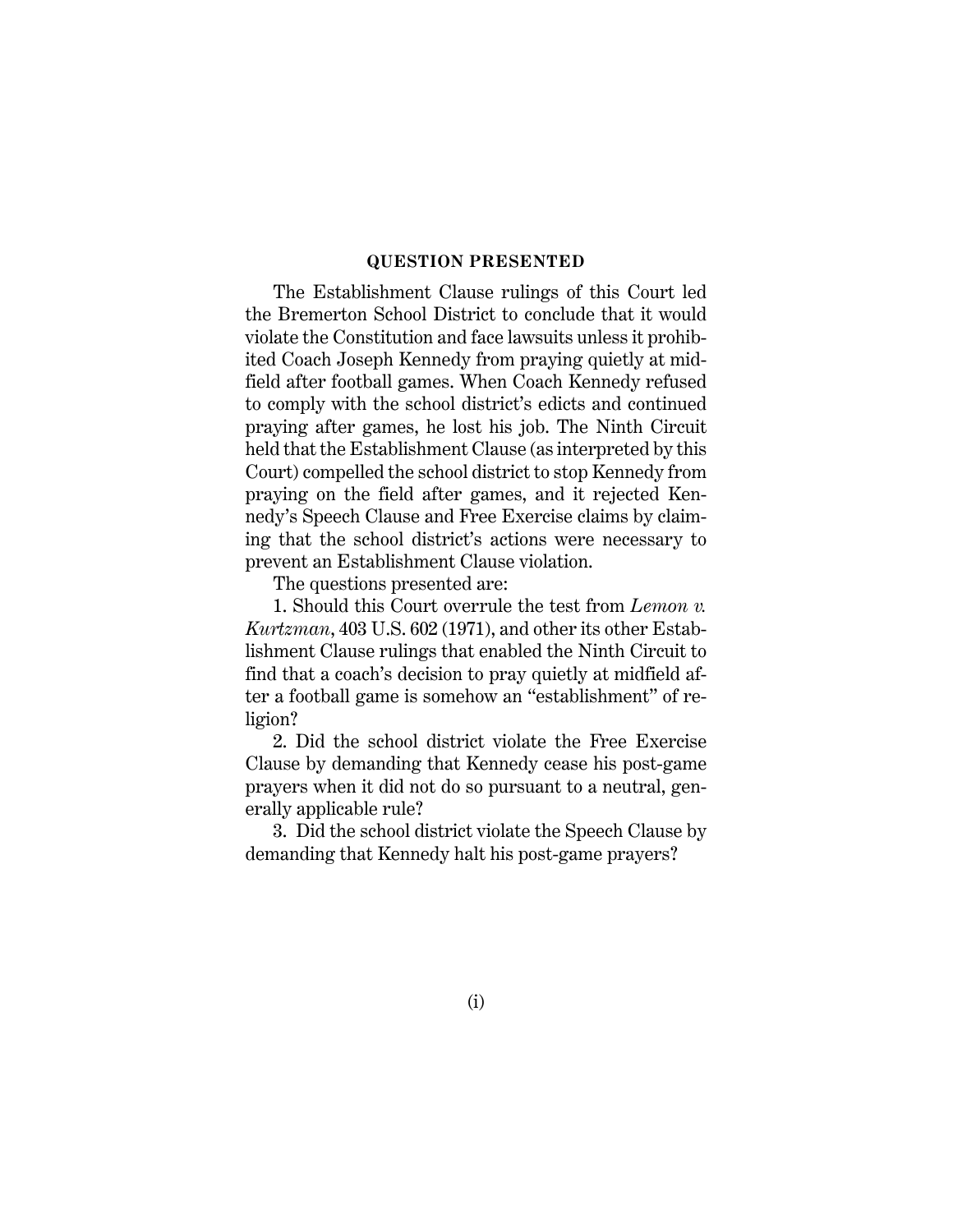## **TABLE OF CONTENTS**

| I. The Court should dis-incorporate the             |    |
|-----------------------------------------------------|----|
| Establishment Clause, reject separationism,         |    |
| and overrule Lemon v. Kurtzman  6                   |    |
| A. The Court should dis-incorporate the             |    |
|                                                     |    |
| B. If the court is unwilling to dis-incorporate     |    |
| the Establishment Clause, it should at              |    |
| least overrule separationist decisions              |    |
| such as Lemon v. Kurtzman 11                        |    |
| II. The school district anti-prayer edicts violated |    |
| Kennedy's rights under the Free Exercise            |    |
|                                                     | 13 |
| III. The Court need not resolve the Speech          |    |
|                                                     |    |
|                                                     |    |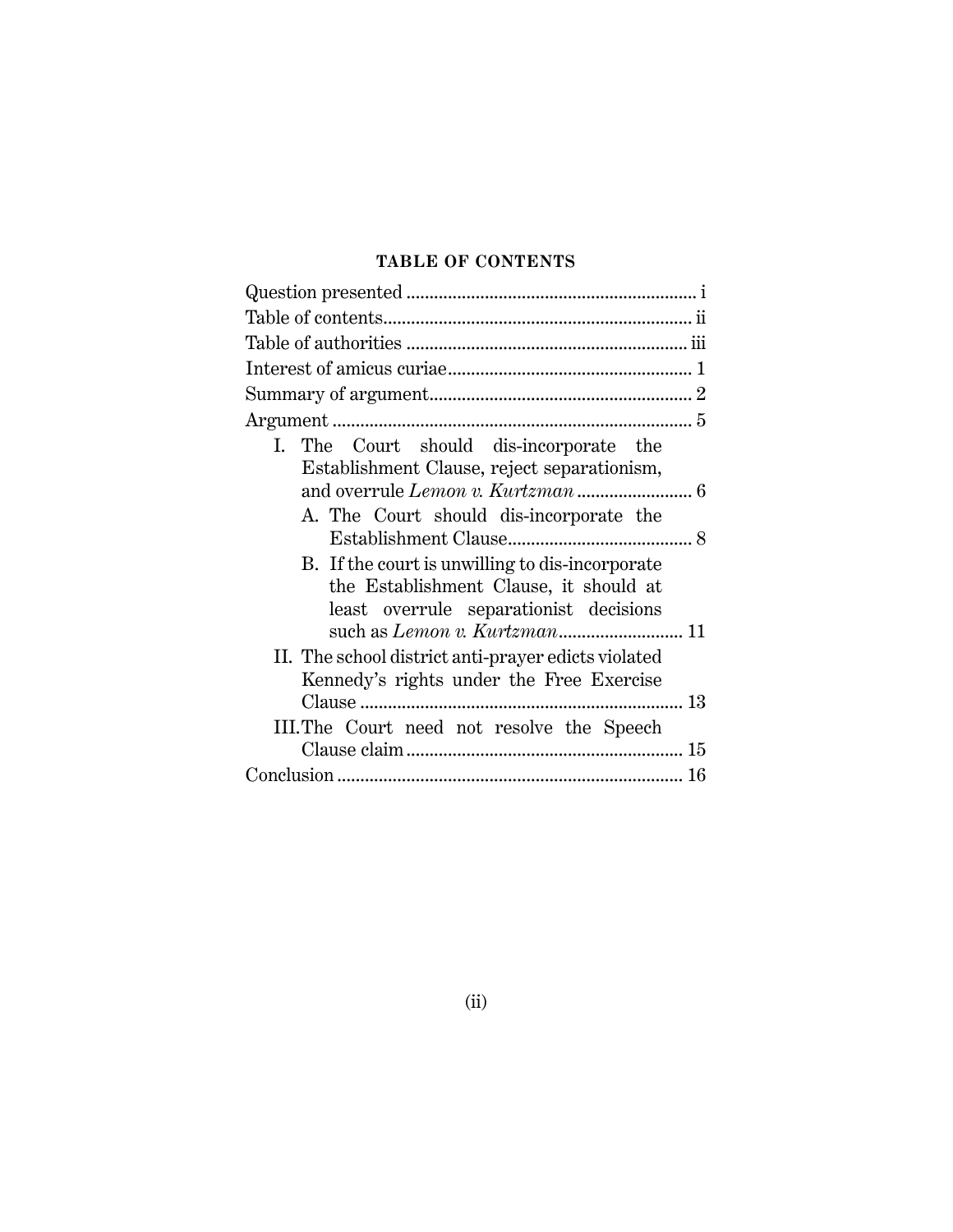## **TABLE OF AUTHORITIES**

## **Cases**

| American Legion v. American Humanist Ass'n,          |
|------------------------------------------------------|
|                                                      |
| Books v. Elkhart County, 401 F.3d 857 (7th Cir.      |
|                                                      |
| Bostock v. Clayton County, 140 S. Ct. 1731 (2020)  9 |
| Burwell v. Hobby Lobby Stores, Inc., 573 U.S. 682    |
| 14                                                   |
| Church of the Lukumi Babalu Aye, Inc. v. City of     |
|                                                      |
| County of Allegheny v. American Civil Liberties      |
| Union, Greater Pittsburgh Chapter, 492 U.S. 573      |
|                                                      |
| Elk Grove Unified School District v. Newdow, 542     |
|                                                      |
| Fulton v. Philadelphia, 141 S. Ct. 1868 (2021)  13   |
| Garcetti v. Ceballos, 547 U.S. 410 (2006)  4, 15     |
| Graves v. New York, 306 U.S. 466 (1939) 11           |
| Lamb's Chapel v. Center Moriches Union Free          |
|                                                      |
| Lemon v. Kurtzman, 403 U.S. 602 (1971)  7, 11        |
| Marbury v. Madison, 5 U.S. (1 Cranch) 137 (1803)  9  |
| Masterpiece Cakeshop v. Colorado Civil Rights        |
|                                                      |
| Santa Fe Independent School District v. Doe, 530     |
|                                                      |
|                                                      |
| Town of Greece v. Galloway, 572 U.S. 565 (2014) 3    |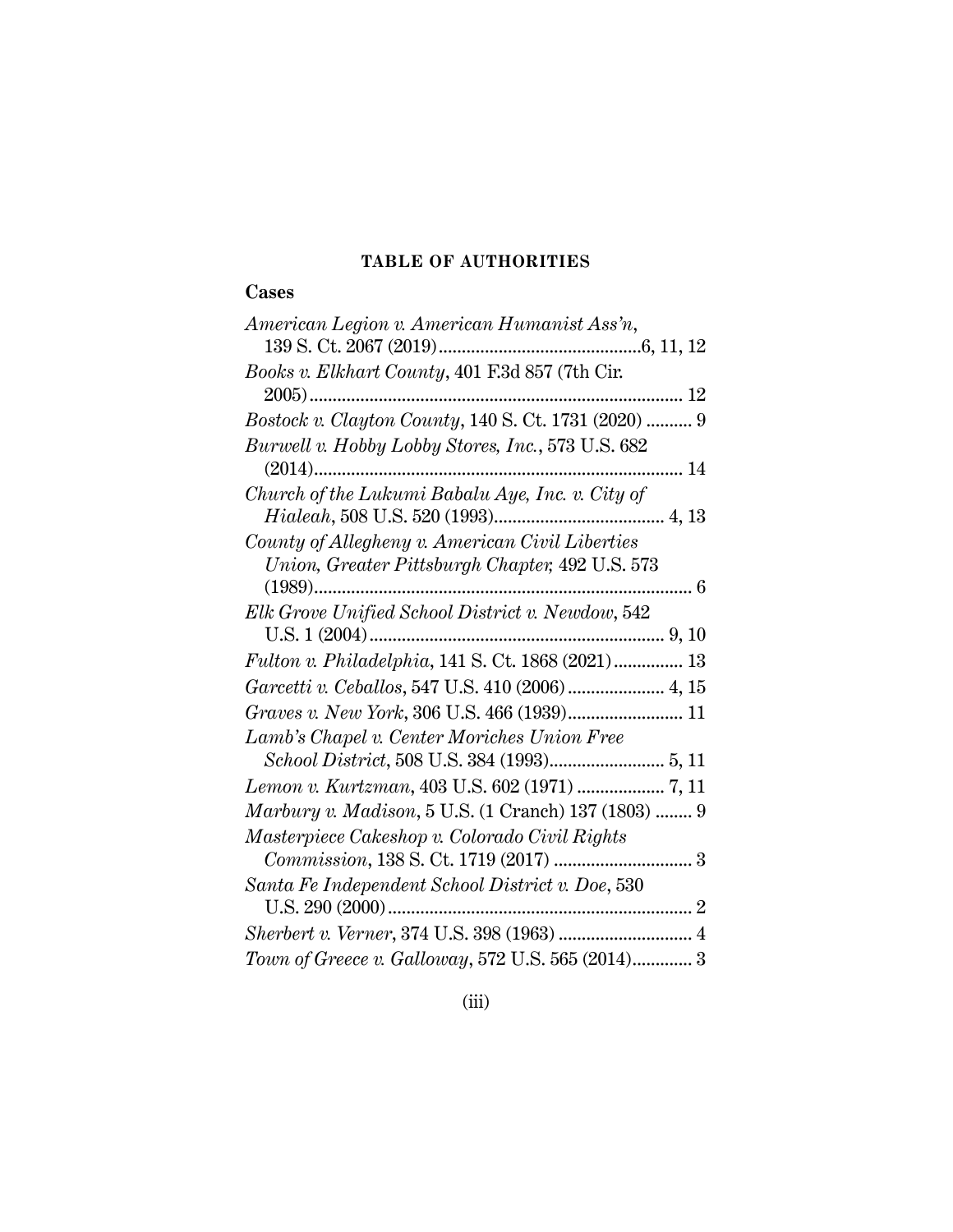| <b>Constitutional Provisions</b>                                                        |  |
|-----------------------------------------------------------------------------------------|--|
|                                                                                         |  |
| <b>Other Authorities</b>                                                                |  |
| Akhil Reed Amar, The Bill of Rights and the<br>Fourteenth Amendment, 101 Yale L.J. 1193 |  |
|                                                                                         |  |
| Philip Hamburger, Separation of Church and State                                        |  |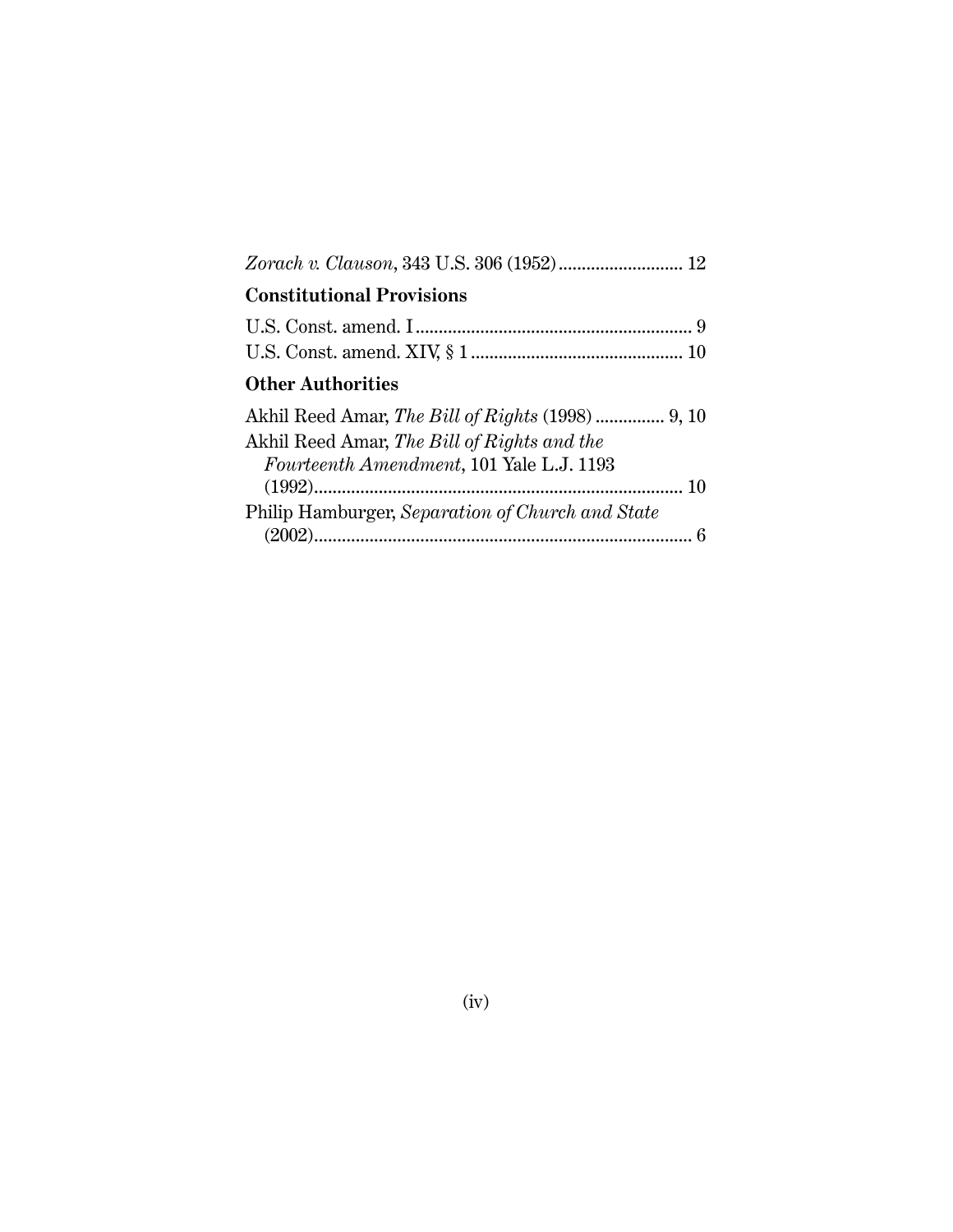# In the Supreme Court of the United States

No. 21-418

JOSEPH A. KENNEDY, PETITIONER

*v.*

BREMERTON SCHOOL DISTRICT, RESPONDENT  $\frac{1}{2}$ 

*ON WRIT OF CERTIORARI TO THE UNITED STATES COURT OF APPEALS FOR THE NINTH CIRCUIT*

 $\frac{1}{2}$ 

#### **BRIEF OF AMERICA FIRST LEGAL AS AMICUS CURIAE IN SUPPORT OF PETITIONER**  $\mathcal{L}_\text{max}$

### **INTEREST OF AMICUS CURIAE1**

America First Legal Foundation is a nonprofit organization dedicated to promoting the rule of law in the United States and defending individual rights guaranteed under the Constitution. America First Legal has a substantial interest in this case because this Court's repeated misinterpretations of the Establishment Clause have been threatening the rights of religious believers in this country for decades. It urges this Court to reconsider and

(1)

<sup>1.</sup> All parties have consented to the filing of this brief. No counsel for a party authored any part of this brief. And no one other than the amicus curiae, its members, or its counsel financed the preparation or submission of this brief.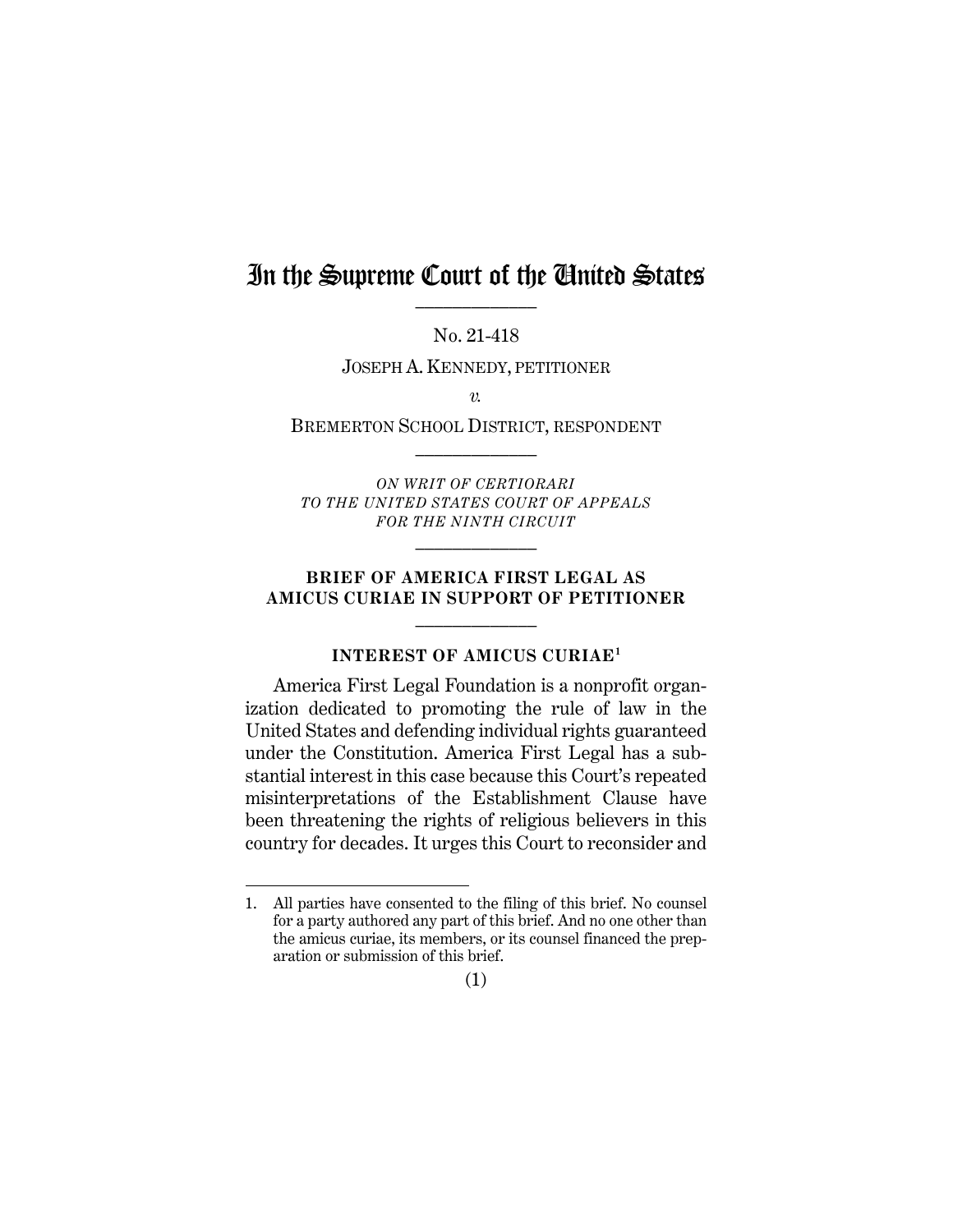overrule the Establishment Clause decisions that caused Coach Kennedy to lose his job for nothing more than praying silently at midfield after a football game.

#### **SUMMARY OF ARGUMENT**

The spectacle of a Christian losing his job for praying at midfield after a football game is something to be expected in a Communist dictatorship or a theocracy ruled by Islamic clerics. It is intolerable that this would occur in a nation whose Constitution (supposedly) guarantees the right of religious worship. The petitioner's brief places the blame for this disgraceful episode on the school officials and the Ninth Circuit judges who thought that Kennedy's behavior violated the Establishment Clause. But these are not the individuals who should be blamed for what happened. The fault lies squarely with this Court—or, to be more precise, with the members of this Court who have propagated and perpetuated a separationist narrative that flatly contradicts the text and original meaning of the Establishment Clause, and that has enabled courts and litigants to use the Establishment Clause as a weapon against religious believers.

The petitioner's brief is content to accept the past Establishment Clause pronouncements of this Court, and it does not ask the Court to reconsider or overrule the decisions that led the school district and the Ninth Circuit panel to conclude Kennedy was violating the Establishment Clause. Instead, the petitioner's brief complains that the school district and the Ninth Circuit misinterpreted this Court's past decisions and offers a path for distinguishing rulings such as *Santa Fe Independent School District v. Doe*, 530 U.S. 290 (2000). Pet. Br. at 35–47. That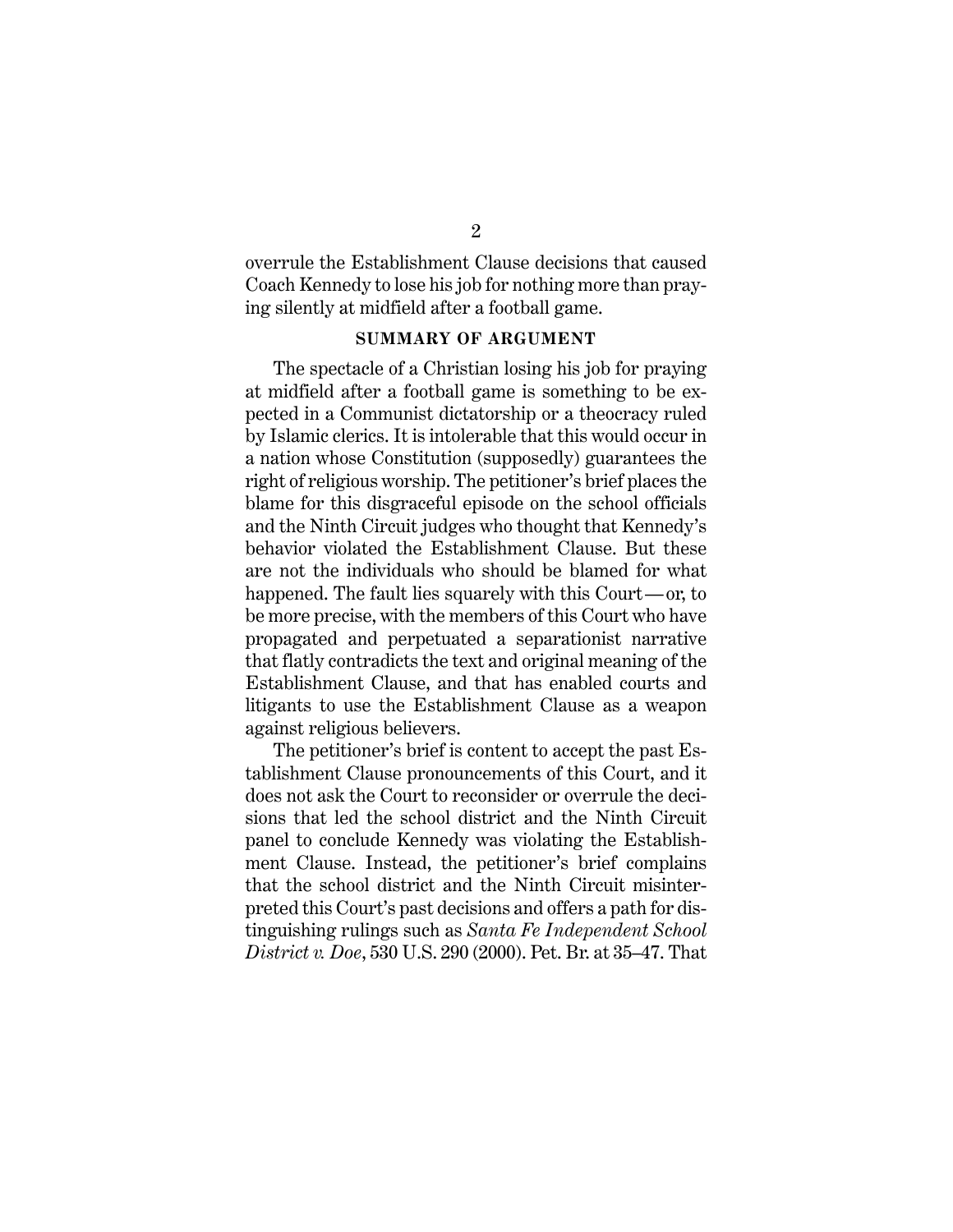is a sound litigation strategy, because it always easier to win a case by showing that the desired outcome is compatible with existing precedent rather than demanding the overruling of past decisions. But it would be a grave mistake for this Court to assume or reaffirm the legitimacy of its prior Establishment Clause pronouncements. And it would be equally misguided to issue a narrow ruling on the Establishment Clause that leaves Coach Kennedy (and other public employees) unaware of whether they can pray in circumstances that depart in any way from the precise fact pattern of this case. *See, e.g.*, *Town of Greece v. Galloway*, 572 U.S. 565 (2014); *Masterpiece Cakeshop v. Colorado Civil Rights Commission*, 138 S. Ct. 1719 (2017). The Court's Establishment Clause jurisprudence should be torn up root and branch because it flouts the Constitution's text, leads to persecution of religious believers, and forces school administrators into hopeless dilemmas in which they must choose between exposing themselves to Establishment Clause lawsuits or exposing themselves to Speech Clause or Free Exercise claims. If the Court is not yet ready to take that step, it should use this case to begin laying the groundwork for the eventual repudiation of its Establishment Clause jurisprudence.

Once the Establishment Clause objections are dispatched, the case becomes an easy win for Coach Kennedy under the Free Exercise Clause. The school district and lower courts acknowledged (as they must) that the antiprayer edicts were not "neutral and generally applicable" because they specifically targeted Kennedy's post-game prayers. Pet. App. 23; Pet. App. 160. So the school district must meet the demanding test of *Sherbert v. Verner*, 374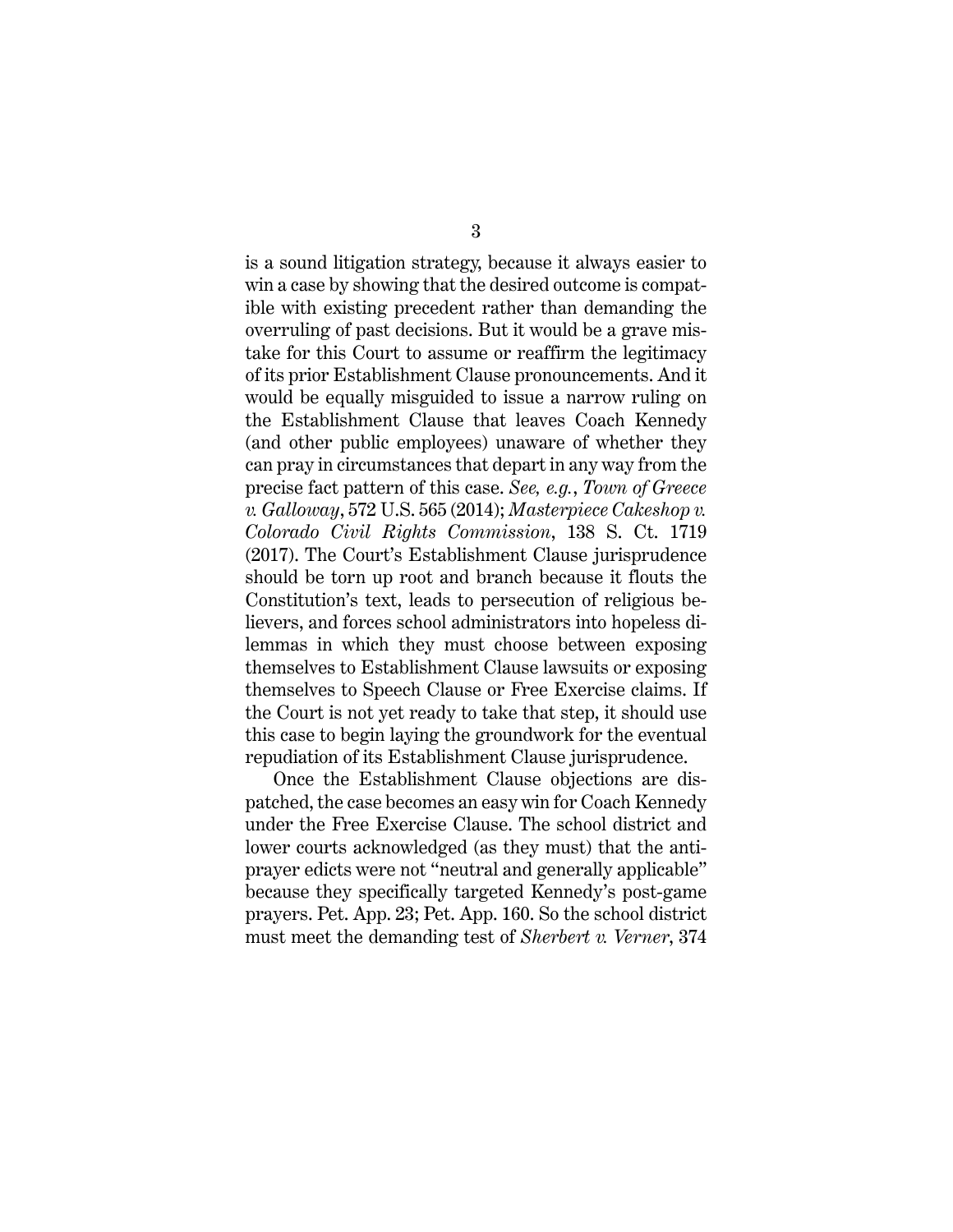4

U.S. 398 (1963), and show that its anti-prayer policy is the least restrictive means of advancing a compelling state interest. *See id.* at 406; *Church of the Lukumi Babalu Aye, Inc. v. City of Hialeah*, 508 U.S. 520, 533 (1993) (strict scrutiny applies to laws or policies that "restrict practices because of their religious motivation"). There is no conceivable state interest in stopping a coach from praying on the field after a football game—let alone a state interest that qualifies as "compelling." Coach Kennedy was not preaching to captive audiences or coercing students to join his post-game prayers, and the prospect that Kennedy's prayers might offend onlookers who dislike public displays of religion does not justify a government-imposed prohibition on religious expression.

The Speech Clause claim presents a closer question, because public employers are allowed to regulate the speech of their employees that occurs on company time. *See Garcetti v. Ceballos*, 547 U.S. 410 (2006). And it is easy to imagine hypotheticals in which a school district would be justified in restricting a coach's post-game speech activities. Suppose that Coach Kennedy, instead of being a devout Christian who knelt in prayer, were a homosexual activist who ran to midfield after each game to unfurl a rainbow flag? Surely a school district can restrict its employees from engaging in that type of activity on school property, so long as they do so pursuant to viewpoint-neutral policies. More importantly, a public-school football coach remains under the control and discipline of his employer while milling about on the field after a game. A coach that uses profanity in his post-game speeches or refuses to shake hands with the opposing coach after the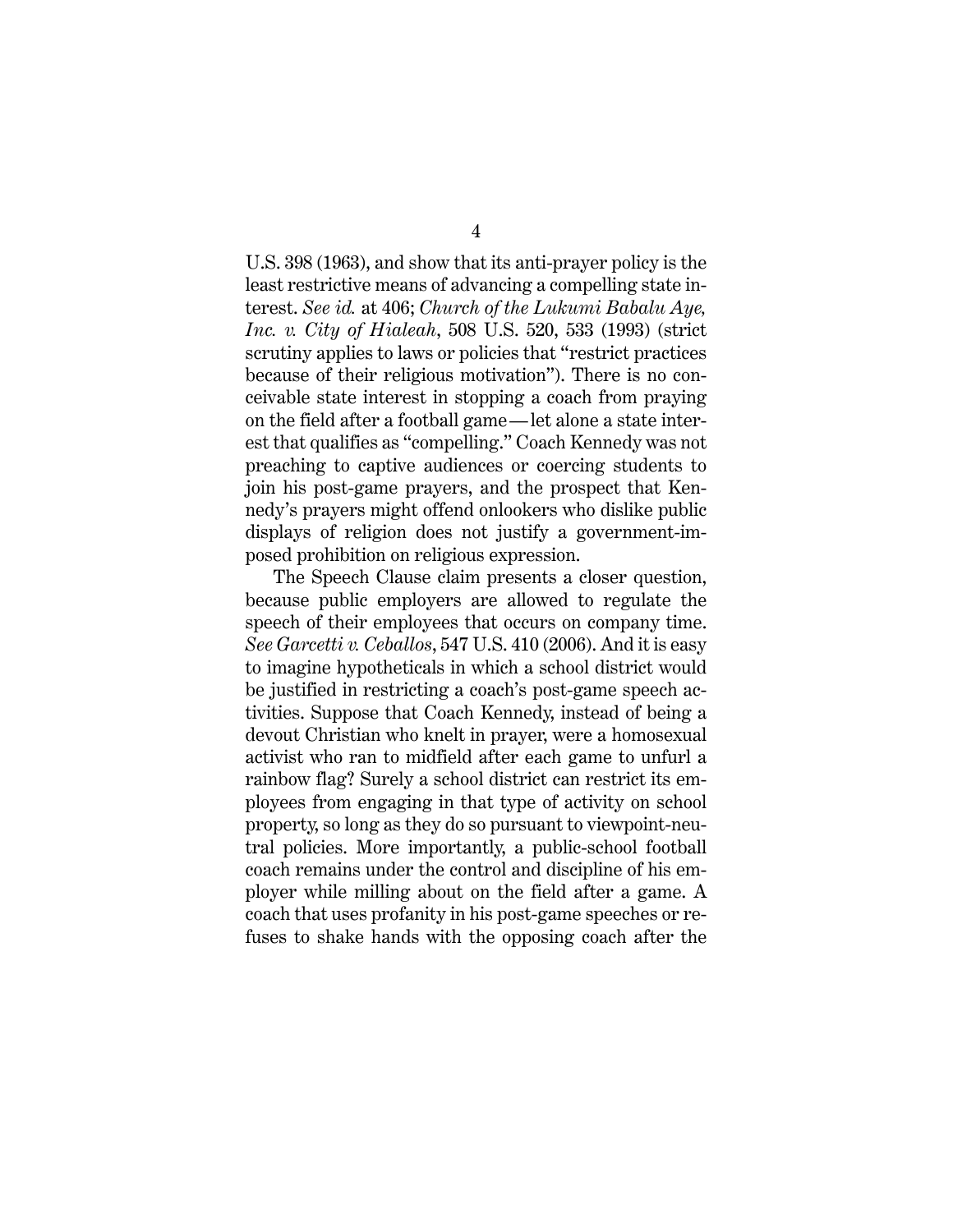game can be disciplined by his school district, and any attempt to invoke the Speech Clause as a shield for this behavior should be swiftly dispatched under *Garcetti*. The Free Exercise Clause is enough to resolve this case in Kennedy's favor, and the Court should avoid wading into the dicier questions surrounding the Speech Clause and the extent to which it limits a school district's ability to control the post-game speech activities of its coaches or employees.

#### **ARGUMENT**

The petitioner's brief begins by discussing the Speech Clause and Free Exercise Clause issues—and it addresses the Establishment Clause only after concluding that the school district violated Kennedy's First Amendment rights. Pet. Br. at 35–47. That puts the cart before the horse. The lower courts' rejection of Kennedy's First Amendment claims were premised on their belief that the Establishment Clause prohibited Kennedy from praying on the field after football games. Pet. App. 24; Pet. App. 160. And one cannot assess Kennedy's Speech Clause and Free Exercise Clause claims without first determining whether his post-game prayers violated the Establishment Clause, as there is no constitutional right to engage in speech that violates the Establishment Clause—nor is there any constitutional right to exercise one's religion in a manner that causes the Establishment Clause to be violated. *See Lamb's Chapel v. Center Moriches Union Free School District*, 508 U.S. 384, 394–95 (1993).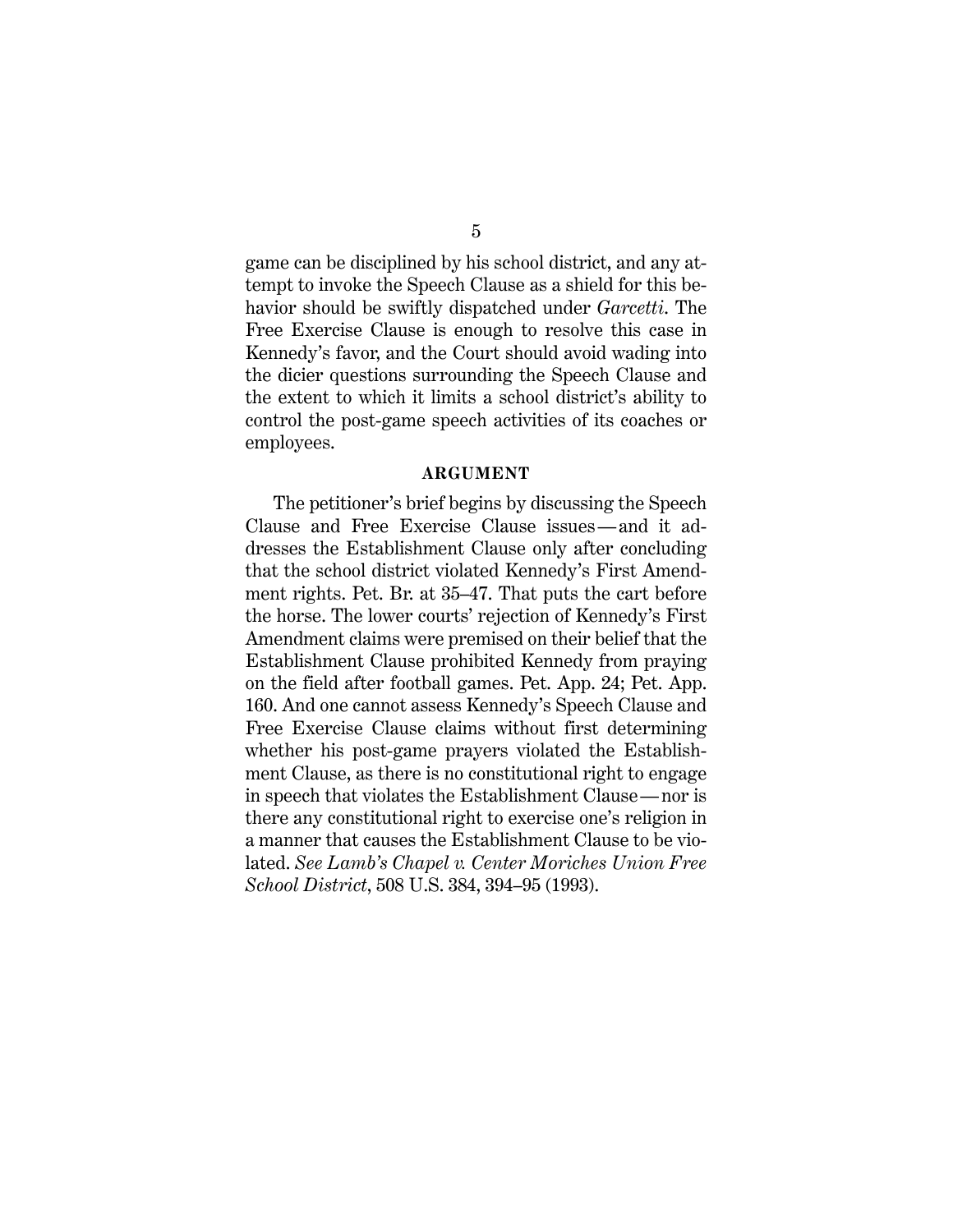#### **I. THE COURT SHOULD DIS-INCORPORATE THE ESTABLISHMENT CLAUSE, REJECT SEPARATIONISM, AND OVERRULE LEMON V. KURTZMAN**

For the past 75 years, this Court has interpreted the Establishment Clause in a manner that flouts the constitutional language and imposes a separationist ideology that has no grounding in the Constitution's text or history. *See* Philip Hamburger, *Separation of Church and State* (2002). Recent decisions of this Court have backed away somewhat from the separationist rhetoric of the 1960s and 1970s, as well as the disastrous "*Lemon* test," which the Court used to treat as something akin to holy writ. *See American Legion v. American Humanist Ass'n*, 139 S. Ct. 2067, 2080 (2019) ("In many cases, this Court has either expressly declined to apply the [*Lemon*] test or has simply ignored it."). But this Court has never formally repudiated any of its prior Establishment Clause pronouncements, leaving them available for litigants (or would-be litigants) to use against school officials that fail to suppress every expression of religious belief that occurs in school-related activities. The Court, for example, has never disowned its claim that the Establishment Clause outlaws anything that a reasonable observer would perceive as an "endorsement" of religion—a stance that would prohibit "under God" in the pledge of allegiance and eliminate "In God We Trust" as the nation's official motto. *See County of Allegheny v. American Civil Liberties Union, Greater Pittsburgh Chapter,* 492 U.S. 573, 592 (1989) ("We have paid particularly close attention to whether the challenged governmental practice either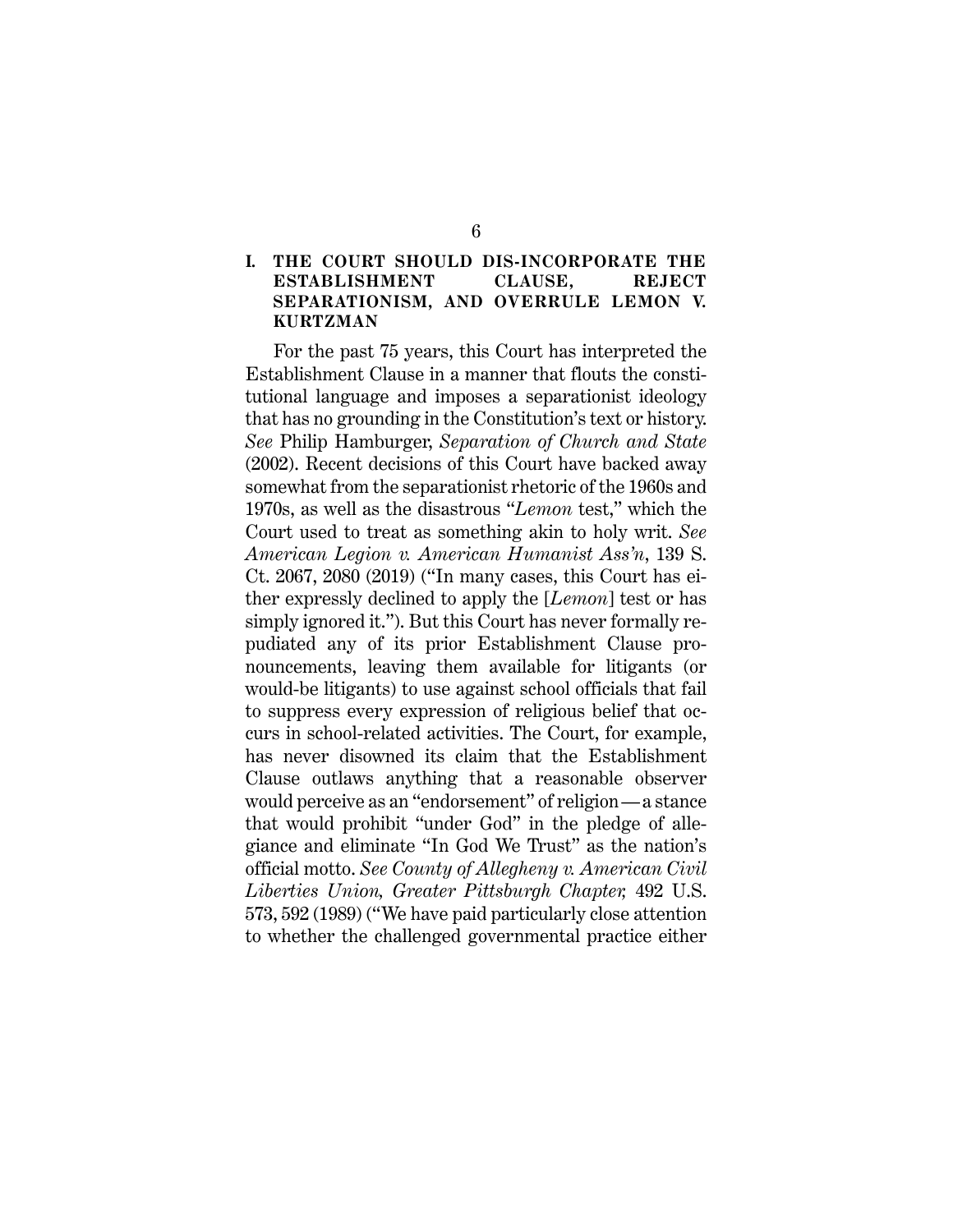has the purpose or effect of 'endorsing' religion, a concern that has long had a place in our Establishment Clause jurisprudence."). Nor has it overruled the *Lemon* test, which requires courts to enjoin state-sponsored conduct whose "principal or primary effect . . . advances . . . religion." *Lemon v. Kurtzman*, 403 U.S. 602, 612 (1971). So it is entirely understandable that school officials would be concerned that their willingness to permit even the most benign displays of religious sentiment by school employees will subject the school district (and its taxpayers) to Establishment Clause lawsuits. One can hardly blame the school officials for acting as they did, even though the petitioner's brief is right to point out that this Court's Establishment Clause precedents need not be read to prohibit Kennedy's post-game prayers. Pet. Br. at 35–47.

As it happens, the school district bought itself a lawsuit from the opposite direction—bringing itself out of the Establishment Clause frying pan and into the Free Exercise fire. But the school district never should have been put in this situation to begin with. The *only* reason that the school district ordered Kennedy to stop praying after football games was because it feared that his conduct "might" violate this Court's Establishment Clause pronouncements and subject the school district to lawsuits. <sup>2</sup> And that fear was entirely justified given this

<sup>2.</sup> In its letter to the EEOC, the school district wrote: "The District's course of action in this matter has been driven *solely* by concern that [Kennedy's] conduct might violate the constitutional rights of students and other community members, thereby subjecting the District to significant potential liability." J.A. 138 (emphasis added); *see also* Pet. App. 140 ("[T]he risk of constitutional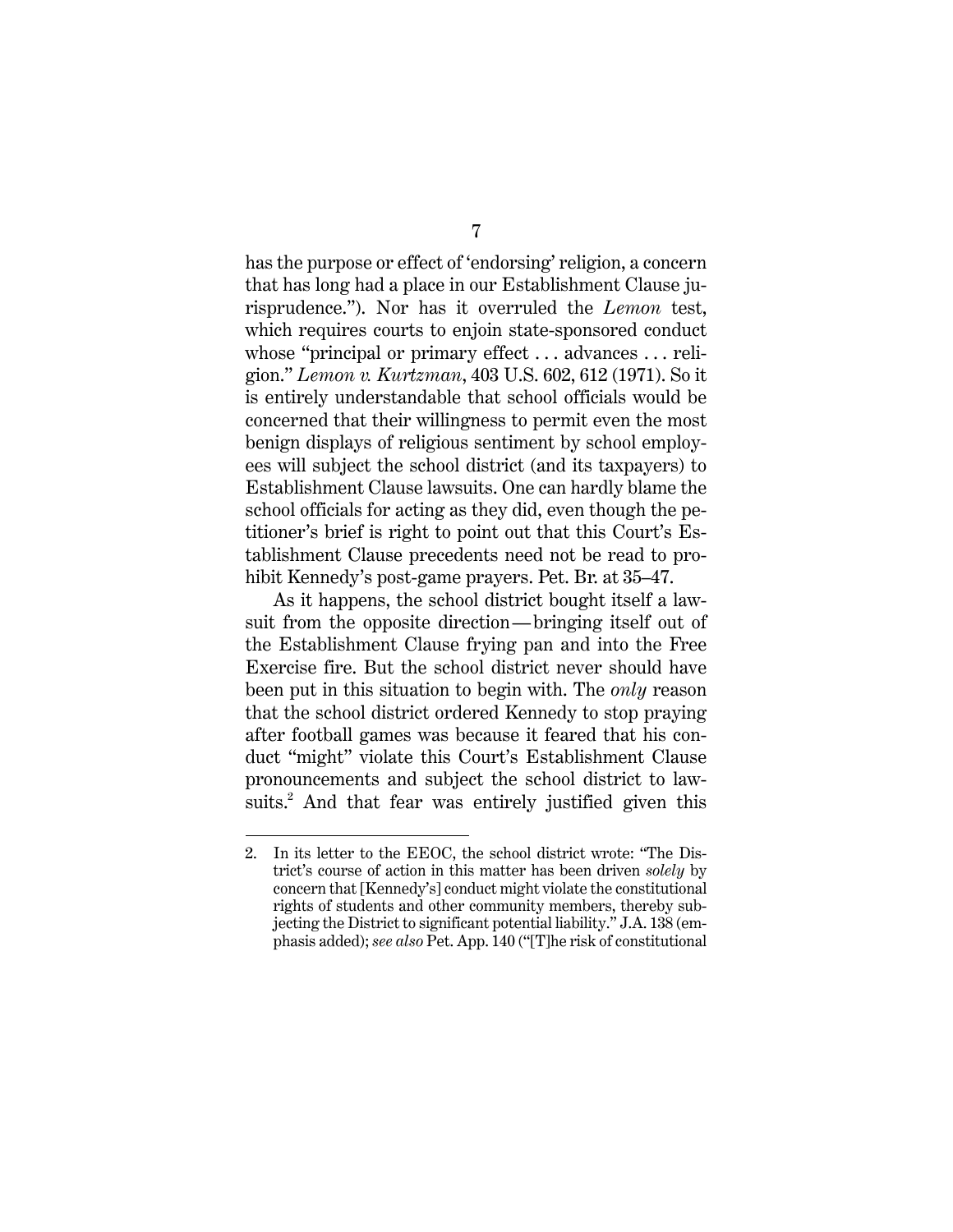Court's failure to disavow the separationist rhetoric in its previous opinions or the *Lemon*-inspired "endorsement" test.

The Court should recognize that its Establishment Clause decisions were causing school officials to persecute Coach Kennedy—and that these cases are causing religious believers in other school districts to face similar threats from school administrators who are understandably concerned about the possibility of Establishment Clause litigation if they tolerate or allow any type of religious expression by school employees. And the Court should take decisive action to redress this problem. A narrow ruling on behalf of Coach Kennedy is no help to school employees throughout the country who wish to pray or express their faith in situations that might be distinguishable from the facts of this case, and Coach Kennedy himself could find himself in jeopardy again if students voluntarily join his post-game prayers (as they did before the school district nixed the practice in September 2015). The Court should take bold action to rein in the abuses of its Establishment Clause jurisprudence and repudiate the lawlessness of its prior pronouncements.

### **A. The Court Should Dis-Incorporate The Establishment Clause**

The text of the Establishment Clause and the Fourteenth Amendment are incompatible with a regime that "incorporates" the Establishment Clause against state

liability associated with Kennedy's religious conduct was the 'sole reason' the District ultimately suspended him"); J.A. 50; J.A. 56.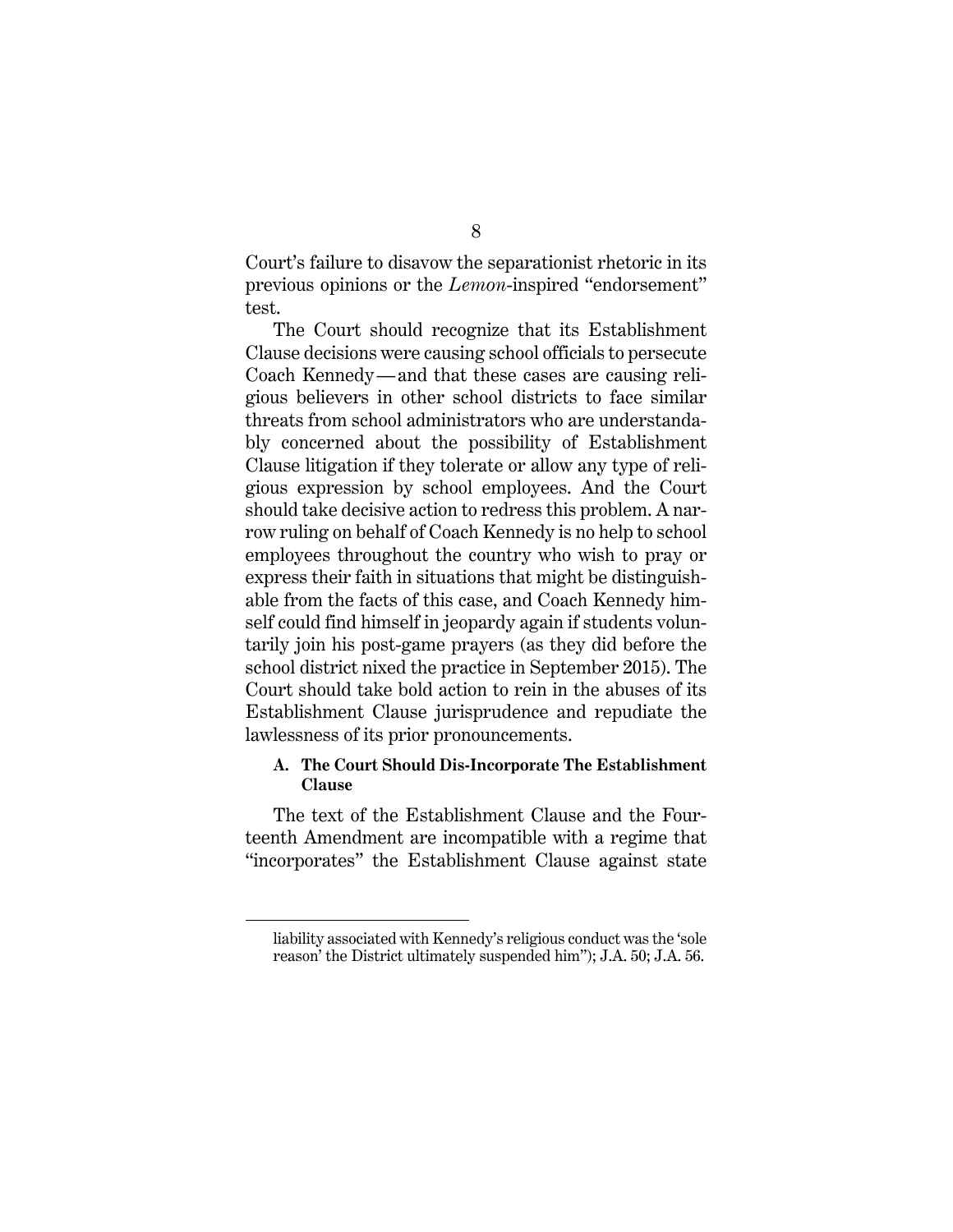governments. The text of the Establishment Clause provides:

Congress shall make no law *respecting* an establishment of religion . . .

U.S. Const. amend. I (emphasis added). It does not say that "Congress shall make no law *establishing* a religion." It prohibits Congress from making laws "respecting" an establishment of religion—which means that it prohibits Congress from enacting laws that establish *or dis-establish* churches in the states. *See Elk Grove Unified School District v. Newdow*, 542 U.S. 1, 50 (2004) (Thomas, J., concurring in the judgment) ("[T]he Establishment Clause . . . protects state establishments from federal interference"); Akhil Reed Amar, *The Bill of Rights* 32 (1998) ("Its mandate that Congress shall make no law '*respecting* an establishment of religion' also prohibited the national legislature from interfering with, or trying to *dis*-establish, churches established by state and local governments"); *id.* at 324 n.62 (citing authorities). The Court's Establishment Clause rulings consistently ignore this textual point, and pretend as though the language prohibits only laws that "establish" a religion. But courts cannot read words out of the Constitution, any more than they can ignore words in a statute. *See Marbury v. Madison*, 5 U.S. (1 Cranch) 137, 174 (1803) ("It cannot be presumed that any clause in the constitution is intended to be without effect"); *Bostock v. Clayton County*, 140 S. Ct. 1731, 1737 (2020) ("Only the written word is the law, and all persons are entitled to its benefit.").

It is hard to see how a constitutional provision that *protects* the states' prerogatives to decide whether to have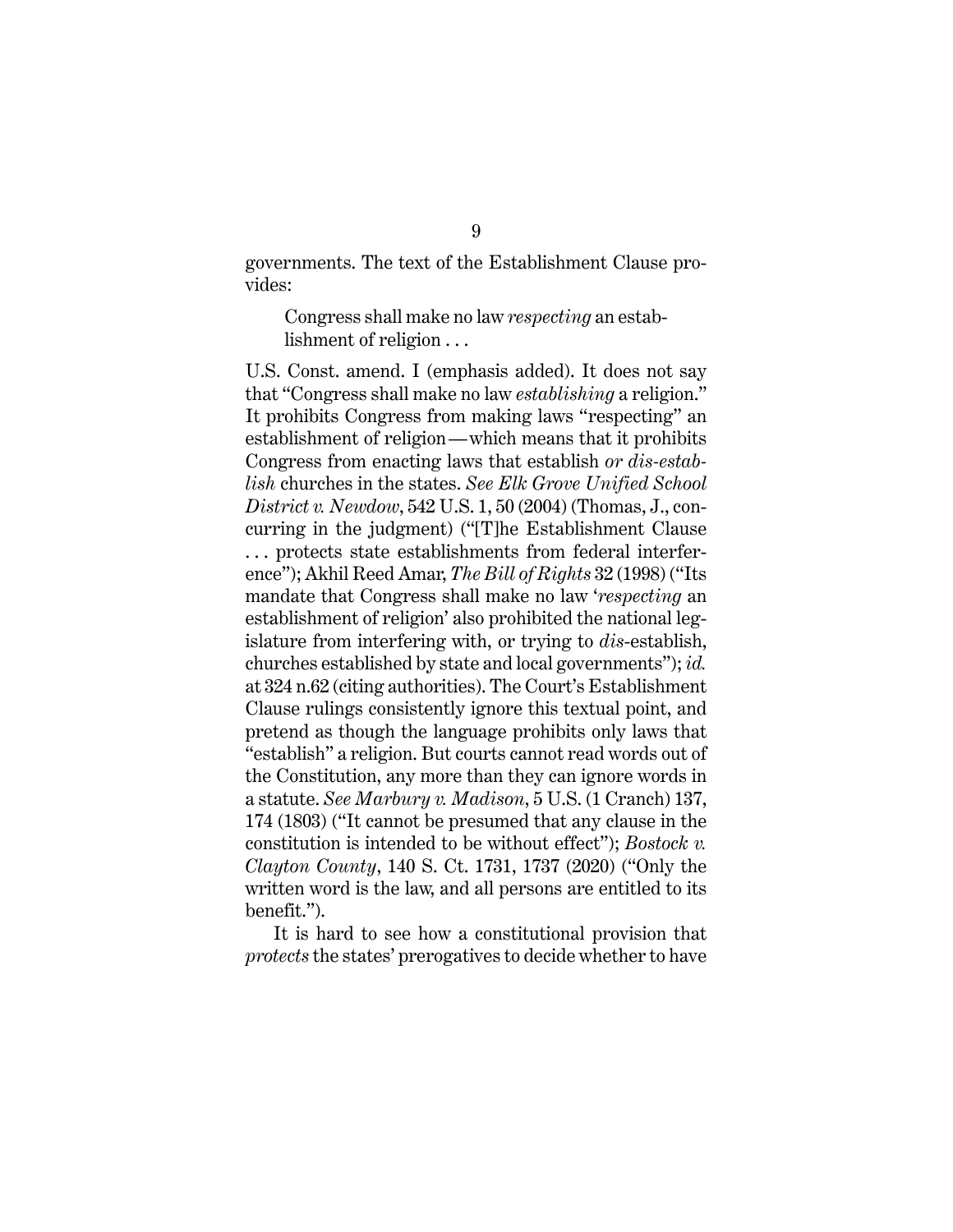an established religion can be "incorporated" to *restrict* state power. *See Newdow*, 542 U.S. at 49–52 (Thomas, J., concurring in the judgment); Amar, *supra* at 41 ("As a more pure federalism provision, then the establishment clause seems considerably more difficult to incorporate against the states."). And it is even harder to see how the Establishment Clause can be incorporated given the text of the Fourteenth Amendment. Incorporation through the Due Process Clause can be triggered only when someone is deprived of "life," "liberty," or "property,"3 but no one is deprived of their "life," "liberty," or "property" when Coach Kennedy prays after a football game or when a state official appears to "endorse" a particular religion. And privileges-or-immunities incorporation requires the identification of a "privilege" or "immunity" enjoyed by "citizens of the United States."4 Yet there is no "privilege" or "immunity" to be free from an established church when the First Amendment *protects* the rights of states to preserve their established churches. *See* Akhil Reed Amar, *The Bill of Rights and the Fourteenth Amendment*, 101 Yale L.J. 1193, 1270–72 (1992) (explaining how the Establishment Clause must be excluded from theories of incorporation that rest on the privileges-or-immunities clause).

Dis-incorporating the Establishment Clause would remove incentives for school officials to suppress religious speech and expression, as school districts would need only

<sup>3.</sup> U.S. Const. amend. XIV, § 1 ("[N]or shall any State deprive any person of life, liberty, or property, without due process of law").

<sup>4.</sup> U.S. Const. amend. XIV, § 1 ("No State shall make or enforce any law which shall abridge the privileges or immunities of citizens of the United States").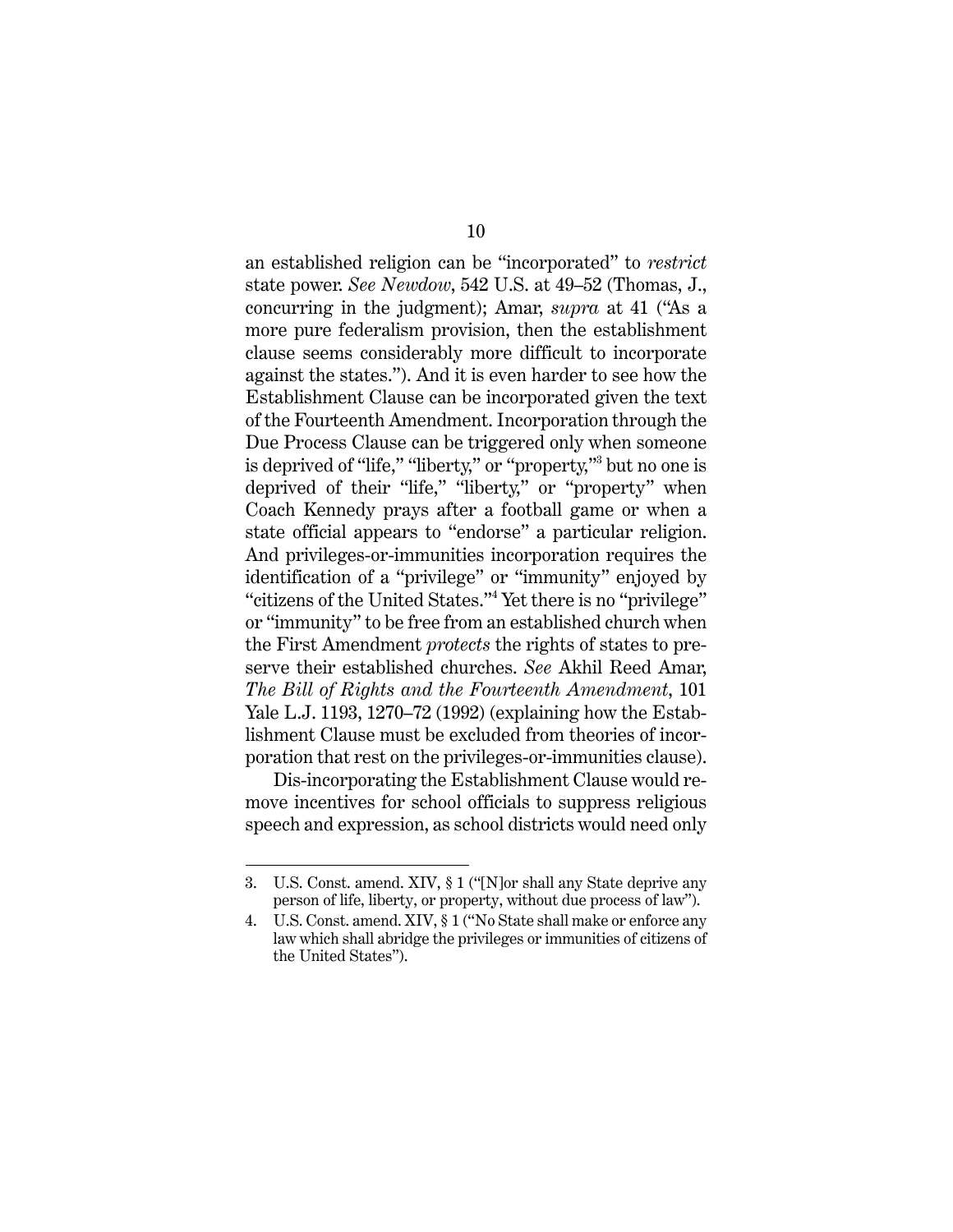to fear free-speech or free-exercise lawsuits from the students or employees that they censor. It would also align the Court's jurisprudence with what the Constitution actually says rather than the atextual concoctions of previous courts. *See Graves v. New York*, 306 U.S. 466, 491–92 (1939) (Frankfurter, J., concurring) ("[T]he ultimate touchstone of constitutionality is the Constitution itself and not what we have said about it."). The Court should overrule its decision to incorporate the Establishment Clause, and it should eliminate the Establishment Clause constraints that it has wrongly imposed on the states and school officials.

#### **B. If The Court Is Unwilling To Dis-incorporate The Establishment Clause, It Should At Least Overrule Separationist Decisions Such As** *Lemon v. Kurtzman*

If the Court is not prepared to reject incorporation of the Establishment Clause, it should at least repudiate the separationist rhetoric and court rulings that cause school officials to fear lawsuits whenever a school employee engages in religious expression. The chief culprit is the three-part test that this Court invented in *Lemon v. Kurtzman*, 403 U.S. 602 (1971), which has been widely and repeatedly criticized by members of this Court but has never been formally overruled. *See American Legion v. American Humanist Ass'n*, 139 S. Ct. 2067, 2080 (2019) (sharply criticizing the *Lemon* test but stopping short of overruling it); *Lamb's Chapel v. Center Moriches School District*, 508 U.S. 384, 398 (1993) (Scalia, J., concurring in the judgment) (analogizing the *Lemon* test to "some ghoul in a late-night horror movie that repeatedly sits up in its grave and shuffles abroad, after being repeatedly killed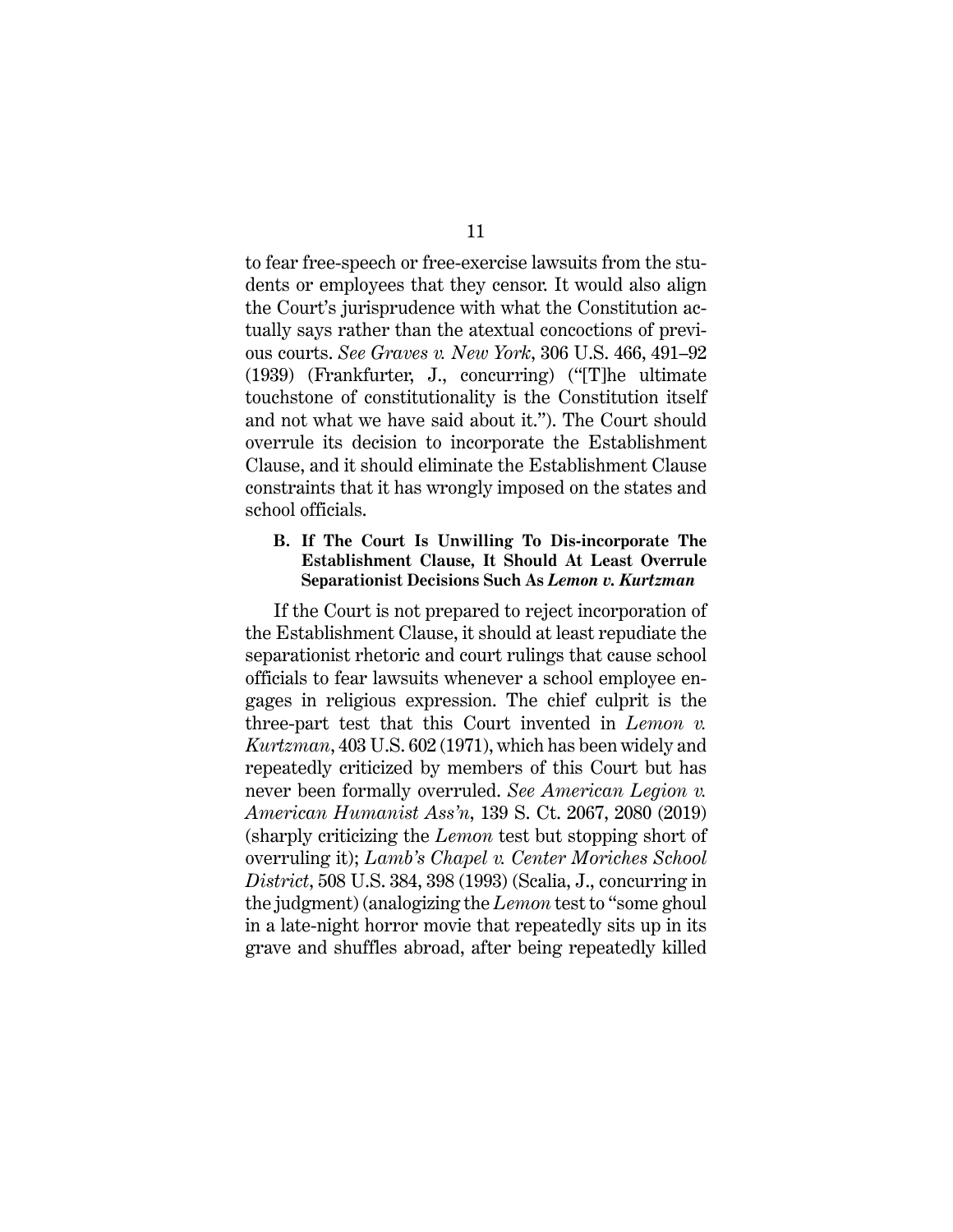and buried"). The Court should finally overrule this socalled "test" and bury it once and for all. School administrators cannot know whether a court will apply the *Lemon* test if they get sued, because this Court (and lower courts) choose to apply or not to apply *Lemon* at whim. *See American Legion*, 139 S. Ct. at 2080 (listing the occasions in which this Court "has either expressly declined to apply the [*Lemon*] test or has simply ignored it."). And in the face of this uncertainty, school officials often choose heavy-handed tactics to eliminate the possibility of Establishment Clause lawsuits that rely on *Lemon*.

The Court should also repudiate the idea that a state or school district violates the Establishment Clause by engaging in conduct that "endorses" (or appears to endorse) religious belief. *See Books v. Elkhart County*, 401 F.3d 857, 869 (7th Cir. 2005) (Easterbrook, J., dissenting) (" 'Endorsement' differs from 'establishment.' A government does not 'establish' milk as the national beverage when it endorses milk as part of a sound diet."). The text of the Establishment Clause does not prohibit the endorsement of religion, and (more importantly) the government and its officials endorse religion and theism all the time. Examples include: putting "In God We Trust" on our money, having schoolchildren recite the Pledge of Allegiance with "under God," and opening court sessions with "God save the United States and this honorable court." *See, e.g.*, *Zorach v. Clauson*, 343 U.S. 306, 313 (1952) ("We are a religious people whose institutions presuppose a Supreme Being."). All of these unquestioned endorsements of religion are constitutionally allowed—yet the courtcreated "endorsement" test continues to exist. And by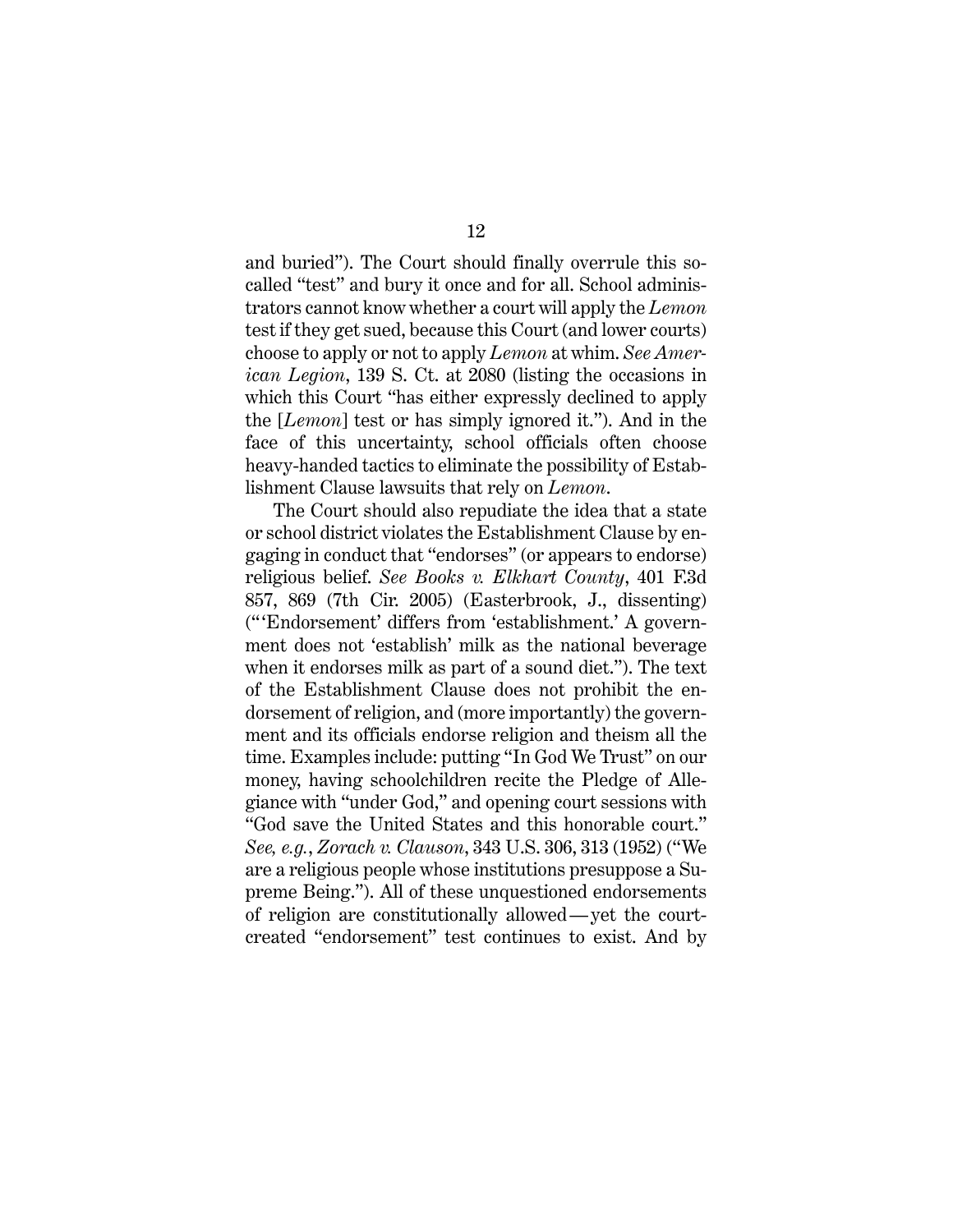allowing the Court's previous "endorsement" musings to survive, school officials and their lawyers must continue to worry about whether they will be sued for allowing a coach to kneel in prayer on a football field after a game.

### **II. THE SCHOOL DISTRICT ANTI-PRAYER EDICTS VIOLATED KENNEDY'S RIGHTS UNDER THE FREE EXERCISE CLAUSE**

The petitioner's brief collapses the free-exercise and free-speech arguments into a unified First Amendment claim,5 but the Court's analysis of these claims should be kept distinct. The test for Kennedy's Free Exercise claim differs from the test for his Speech Clause claim. On the Free Exercise Clause, the school district concedes that its policy is not "neutral and generally applicable" because it specifically targets Kennedy's prayers, <sup>6</sup> so the strict-scrutiny standard applies. *See Fulton v. Philadelphia*, 141 S. Ct. 1868, 1881 (2021) (strict scrutiny when a law or policy burdening religious freedom is not "neutral and generally applicable"); *Church of Lukumi Babalu*, 508 U.S. at 533 (same). The school district court must therefore show that its anti-prayer policy is "narrowly tailored" to advance a "compelling interest." *Fulton*, 141 S. Ct. at 1881.

The only "interest" in suppressing Kennedy's prayers that has been suggested in this litigation is the need to avoid a supposed Establishment Clause violation. Pet. App. 24 ("Based on the Establishment Clause analysis in the fourth *Eng* factor above, the District's September 17 directive was thus motivated by a compelling state

<sup>5.</sup> Pet. Br. at 23–35.

<sup>6.</sup> App. 23; Pet. App. 160.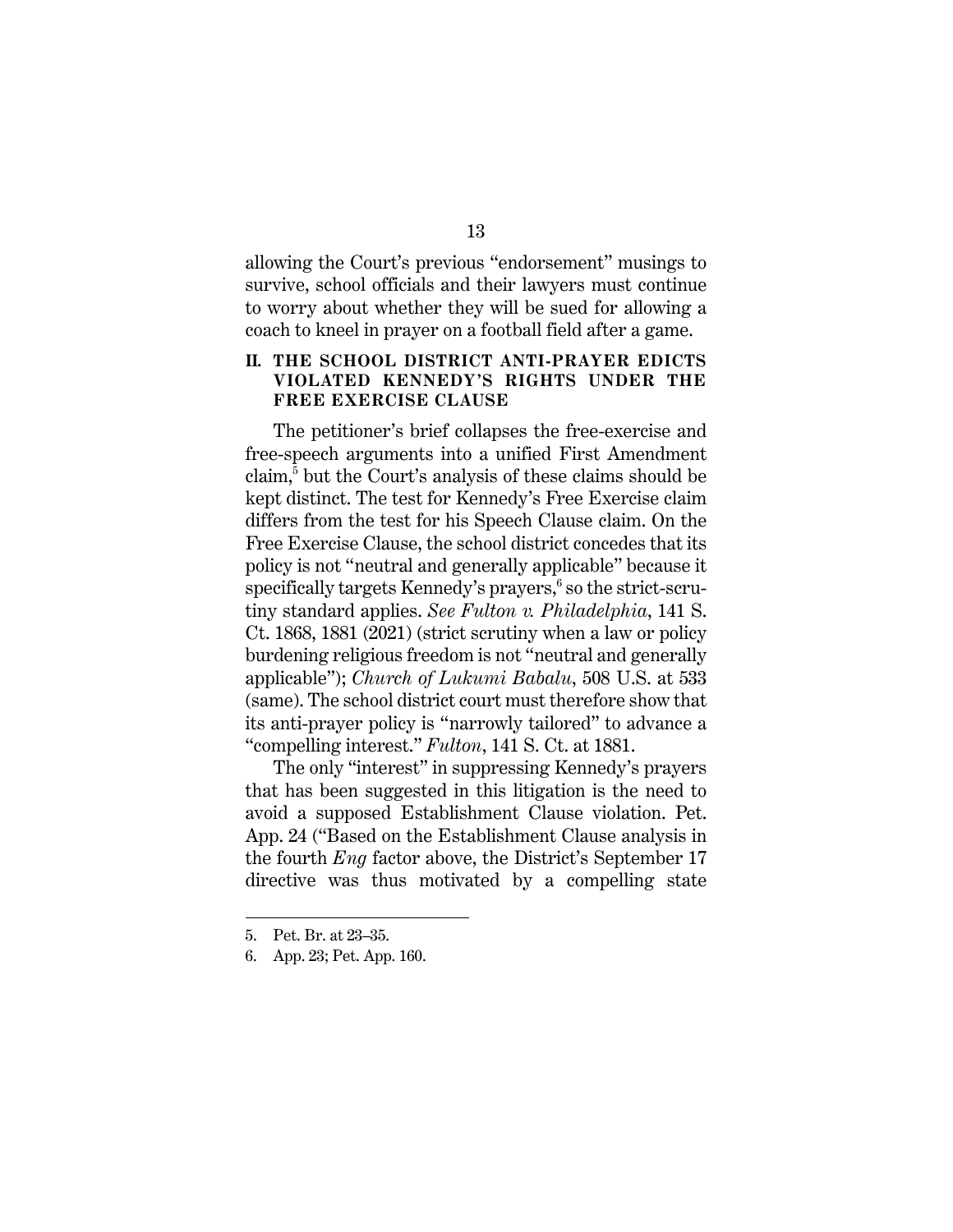interest."); Pet. App. 160 ("The District had a compelling interest in avoiding constitutional violations . . . and the Court has already concluded that allowing Kennedy to continue praying at the 50-yard line would have violated the Establishment Clause."). But once this Court rejects the notion that Kennedy's post-game prayers violate the Establishment Clause, the school district and the lower courts are left with nothing on which to hang their hat. It is hard to fathom any other "interest"—apart from preventing violations of the Establishment Clause—that might justify the school district's actions. Praying silently on a football field after a game does not inflict harm on anyone. The worst thing that could be said about Kennedy's actions is that they might offend onlookers who oppose public displays of religious expression. But it would be preposterous to claim that the school district has a "compelling" interest in shielding offended onlookers from witnessing someone in prayer. The First Amendment does not give onlookers a Heckler's veto over speech or religious expression that offends them.

The Court should also rebuke Judge Smith for accusing Kennedy of "flout[ing]" the Sermon on the Mount. Pet. App. 69 ("I personally find it more than a little ironic that Kennedy's 'everybody watch me pray' staged public prayers (that spawned this multiyear litigation) so clearly flout the instructions found in the Sermon on the Mount on the appropriate way to pray."). It is not the role of federal judges to assess a litigant's conformity to the teachings of his faith, or to offer advisory opinions on the meaning of religious texts. *See Burwell v. Hobby Lobby Stores, Inc.*, 573 U.S. 682, 725 (2014) ("[I]t is not for us to say that their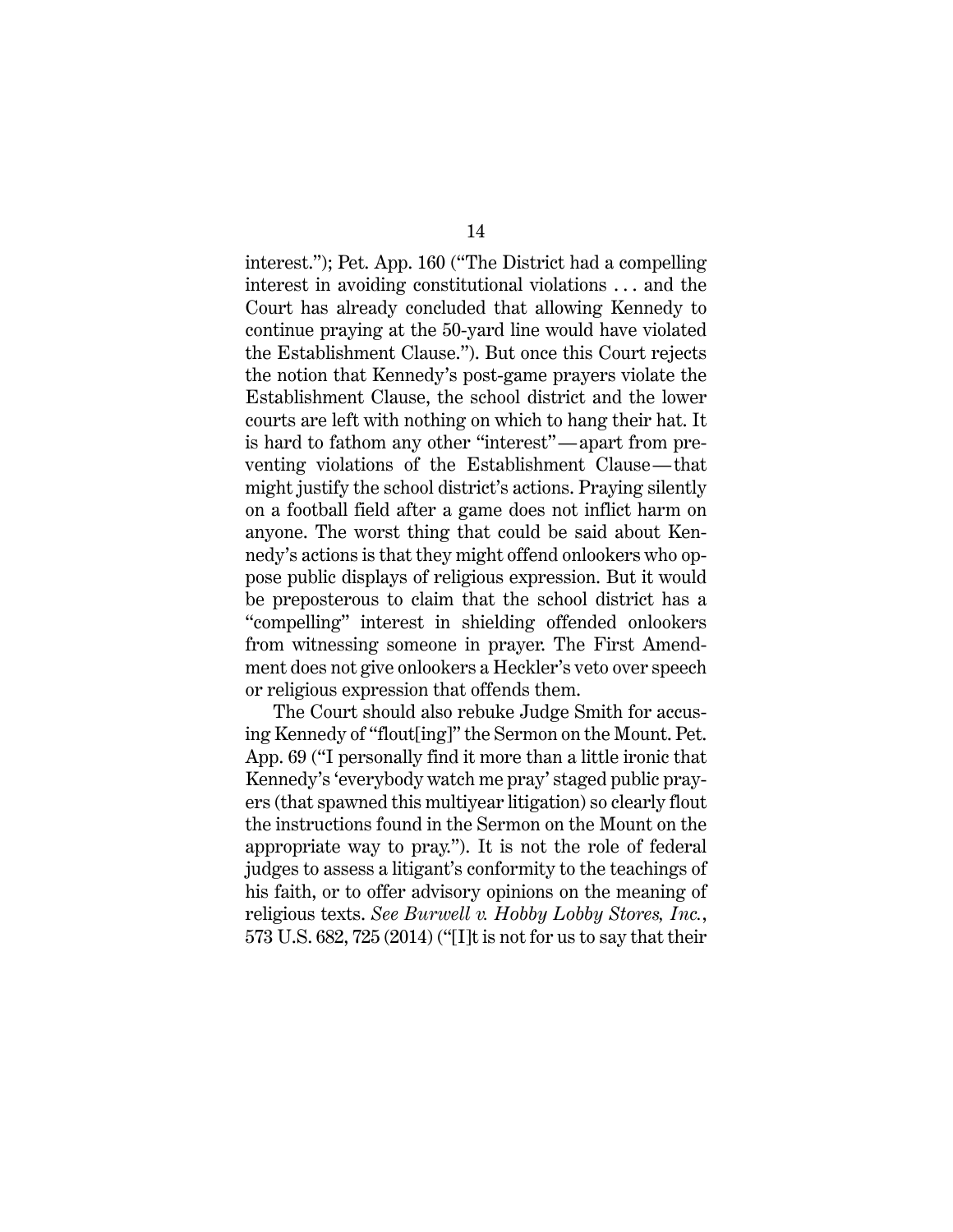religious beliefs are mistaken or insubstantial."). No one in this case is questioning the sincerity of Coach Kennedy's religious convictions, and Judge Smith's only role is to determine whether the school district has violated Kennedy's rights under the First Amendment.

#### **III. THE COURT NEED NOT RESOLVE THE SPEECH CLAUSE CLAIM**

Kennedy's Speech Clause claim raises more complicated questions. Public employers are permitted to regulate the speech of their employees while they're on the job. *See Garcetti v. Ceballos*, 547 U.S. 410 (2006). And Coach Kennedy is still on the clock during the post-game activities. It is also far from clear that Kennedy was disciplined for his *speech*. He prayed quietly, so no one even heard what he said. And if Kennedy had uttered the same prayer with the same words in a manner that was unnoticeable, then the school district would not have acted against him at all. What the school district found objectionable was that Kennedy kneeled at midfield to pray in a manner that was visible to others. The mere fact that he prayed or the content of his prayers is not what triggered the school district's disciplinary actions. The Free Exercise Clause is a better fit for Kennedy's claim, and the Court can resolve this case on the Establishment and Free Exercise Clauses alone.